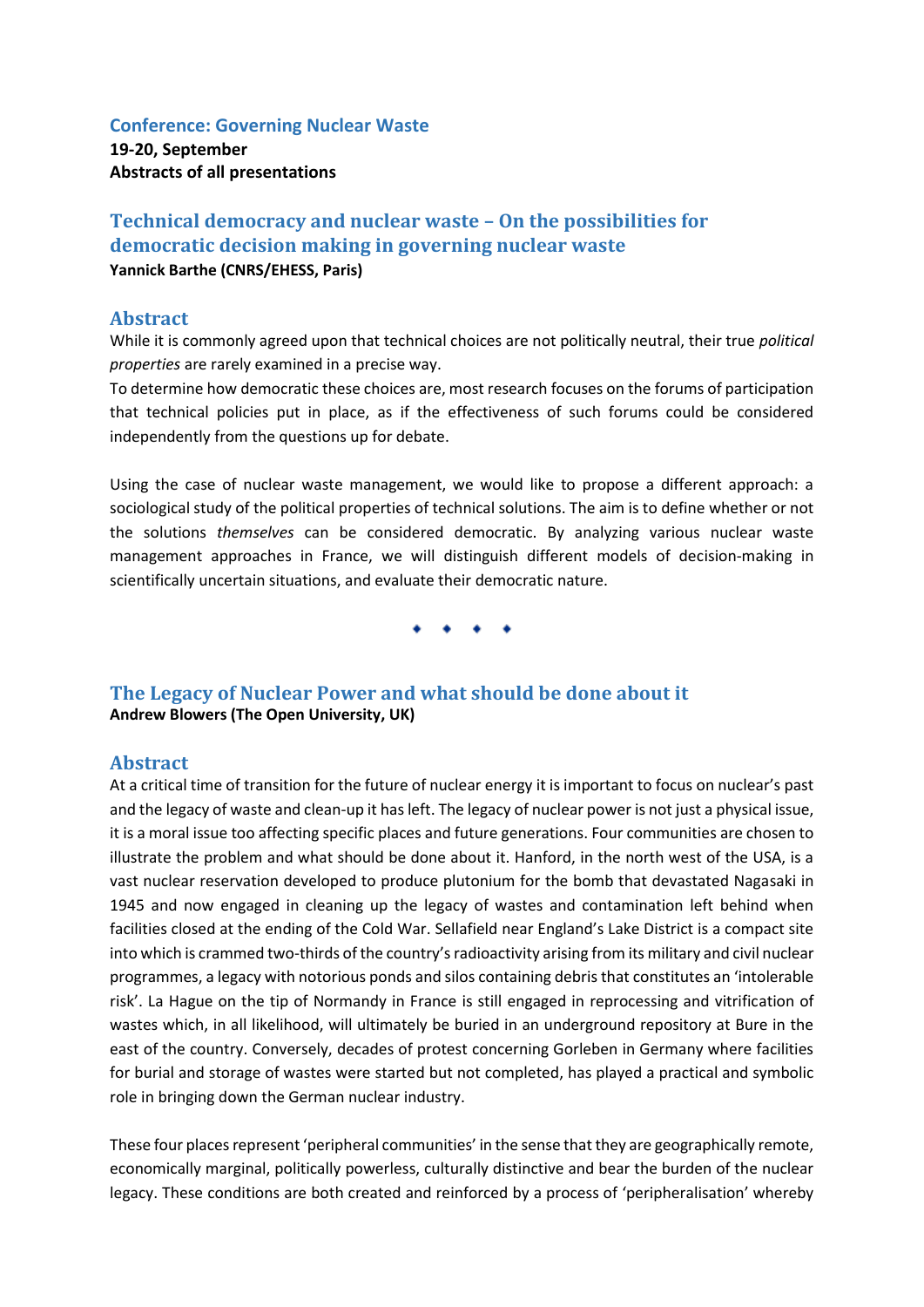nuclear activities are both pulled towards peripheral communities and pushed away from other communities. The geography of the nuclear industry is thus established and it is in these places that solutions must be found.

The most favoured option is the permanent disposal of the mot highly active wastes in a deep geological repository. The problem is that establishing a process leading to a scientifically robust disposal concept and a socially acceptable site has proved difficult in all but a handful of countries. On technological, political and moral grounds it is preferable to proceed slowly. Technically, time is needed to have confidence in long-term safety of disposal and to consider possible alternatives; politically, it is preferable to ensure a consensus on the best way forward; and morally, since the future is indeterminate, it is right to take a precautionary approach in the interests of future generations.

The problem and the solution then, at least in the foreseeable future, rests in continuing clean-up and the safe management of legacy wastes Given the scale and intractability of the present problem there can be no justification in adding to it by building yet more nuclear facilities creating an unknowable future legacy.

# **Everything said and done? The role of the humanities and social sciences in nuclear waste governance**

**Karena Kalmbach (Technical University Eindhoven)**

### **Abstract**

Amongst sociologists, research on and the theorization of risk has been a major interest for a long time. Considered an incarnation of a risky technology, the nuclear complex has prominently served as an illustrative example of the arguments researchers made. Ulrich Beck's Risk Society (1986) and Charles Perrow's Normal Accidents (1984) were clearly the most prominent examples.

But with regard to research into the interconnections of nuclear technology and social sciences scholarship, many domains still remain untouched. For instance, the field of Public Perception of Risk – a research field that from the beginning has focused its case studies very much on public perceptions of all things nuclear – still lacks its historization. Risk perception, however, has not been the only focus of research carried out by sociologists and political scientists on public debates over nuclear technology. The different frames as well as the individual arguments used in these debates have been investigated as well, in particular in the framework of Public Understanding of Science. Although there is today a practically unmanageable amount of research literature on nuclear risk perception and public understanding of nuclear science, there is barely any knowledge about how this research actually influenced the various stakeholders of the nuclear debate. Did these stakeholders align their strategies with these research findings? In delivering these research results, to what degree did scholars in the field of nuclear risk perception and public understanding of nuclear science actually become themselves actors in the nuclear debate? And is the strong focus on nuclear technology in sociology and social philosophy perhaps in the end a mirror of the central role that research on things nuclear has obtained in the social sciences? Answering these questions for the specific case of nuclear waste governance – which has been a particular flourishing field for social science research in the last decades (see: Salomon et al 2010) – would open up new perspectives for research into nuclear discourses. What is more, this type of research would allocate a new role to the humanities and social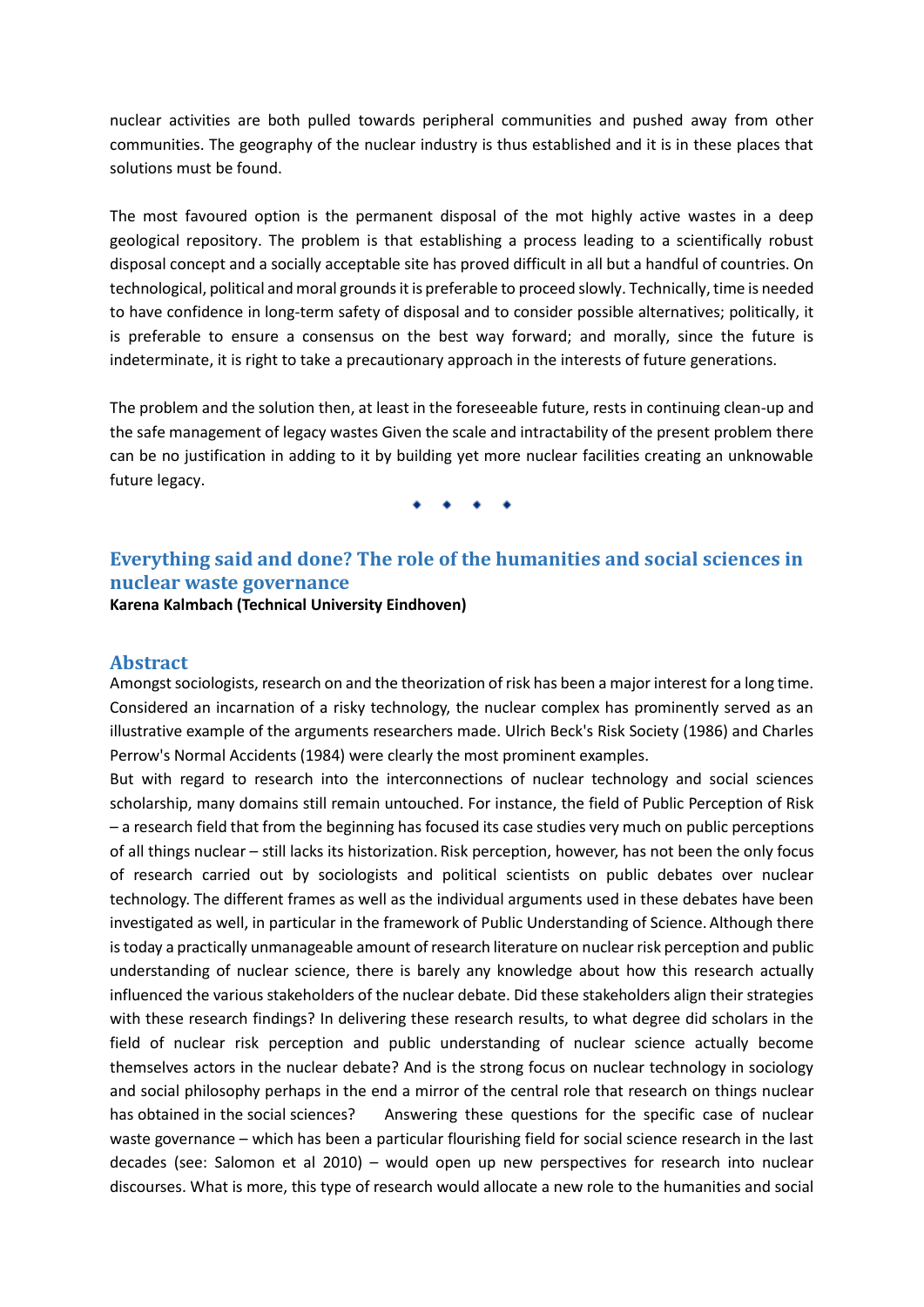sciences in nuclear waste governance, as it would allow a critical re-thinking of the role these disciplines have so far played themselves in the nuclear techno-political regime.

## **Siting as a (neo)colonial project**

**David Fig (Transnational Institute, Amsterdam)** 

### **Abstract**

Since the Manhattan project, South Africa´s links with the global nuclear industry have been profound, starting out as a provider of uranium. From 1965 it commissioned a research reactor, and since 1984 has been producing nuclear electricity. There was a secretive nuclear weapons programme between 1978 and 1990. Together with considerable waste resulting from the mining of uranium, it is surprising that the first policy document on radioactive waste appeared only in 2005. Government was forced to do this because of civil society litigation, yet the policy was issued with almost no public input. The industry has seldom felt accountable to the public, and the regulator has struggled to meet its obligations, given shortages of expert staff and budgets. There is concern about current government plans to add six to eight more reactors to the existing two, given the need to ensure that the institutions governing and regulating the industry are competent and viable. The presentation focuses on how siting issues have revealed something of the country´s racist and colonial past.

### **Experimenting with nuclear waste disposal Behnam Taebi, Ibo van de Poel and Jan Peter Bergen (Delft University / Harvard Kennedy School)**

#### **Abstract**

Since 1960s, we have been producing commercial nuclear waste on a large scale worldwide. Yet, serious thinking about potential problems and challenges of nuclear waste started in 1980s and 1990s, culminating in a consensus among nuclear energy producing countries that nuclear waste must be disposed of underground in purpose-built disposal facilities, also known as repositories. Developing repositories proves, however, a daunting challenge and it gives rise to a wealth of technical, societal and ethical issues. Too often has the problem of nuclear waste repositories been seen as a purely technical matter; even after the participatory turn, technical matters are discussed only after the experts have already determined a 'solution' for those problems. Such technocratic approach has proven to be unhelpful and a source of public controversy. Moreover, they neglect important societal and ethical issues. In this paper we argue that the development and implementation of nuclear waste repositories should be deliberately organized as a *social experiment* in order to better understand and address these societal and ethical issues.

One of the ethical challenges of repositories is the very long-term safety that they supposedly guarantee. However, when we consider the long-term technical and social uncertainties, this long-term safety becomes controversial, or at the least unsubstantiated. In contemplating future safety, there are also intricate dilemmas as to how to consider the interest of shortterm and long-term future generations, and in relation to that how to conceptualize the issues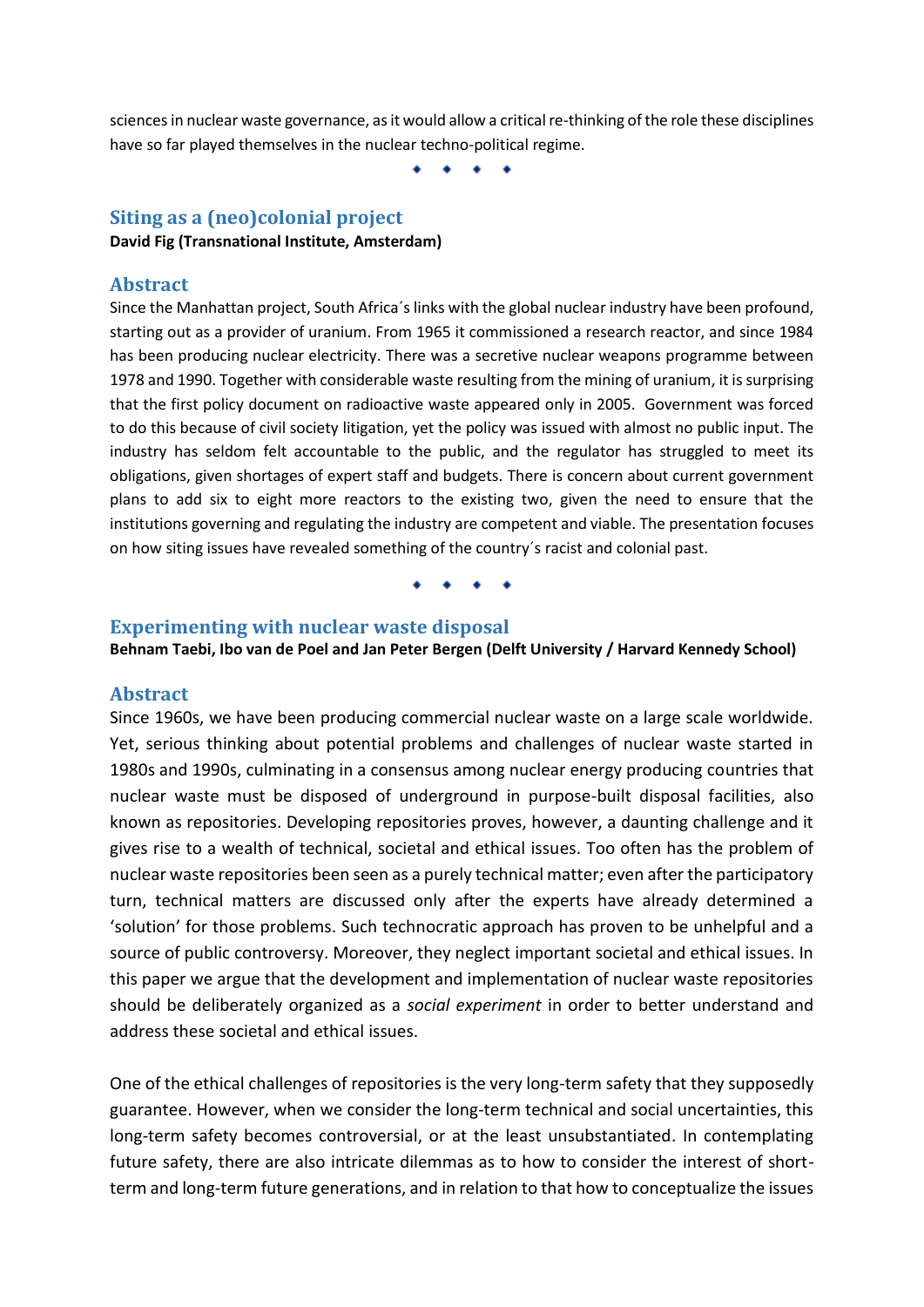of retrievably. Reversibility has often been presented in policy-making as a key design criterion, but in practice a stripped down version of this notion as technical *retrievability* has been implemented. Repositories seem to be essentially locked-in and their developments and are, therefore, irreversible. Finally, nuclear waste disposal is often seen as a national responsibility but there is also increasing attention for multinational collaborations. While multinational repositories are beneficial from a safety, security and economic perspective, they give rise to fundamental justice issues to the effect of which country should accept other countries waste and under what conditions.

There is a need to understand and address these and other ethical issues associated with nuclear waste repositories. Looking through the lens of social experiment could help us i) recognize and better communicate the technical and social uncertainties, ii) facilitate a better participatory process and democratic decision-making, iii) understand and address the fundamental justice issue, including intergenerational justice, iv) avoid lock-in into geological disposal as the only option and v) allow for regulatory experiments with multinational repositories. In sum, organizing nuclear waste management as a deliberate social experiment would allow for a process and outcome that has a higher likelihood of counting on social acceptance, while at the same time being more ethically acceptable.

# **Scientific uncertainties and political maneuvering – The case of Yucca Mountain**

**Allison Macfarlane (George Washington University, Washington)**

## **Abstract**

The United States has the longest history of any country in dealing with nuclear waste. In 1957, the National Academy of Sciences considered the problem of radioactive byproducts of nuclear weapons production and recommended disposal in a deep underground repository, preferably salt. In the intervening years, a number of countries have amassed experience with nuclear waste disposal. Many have found their search for a solution to nuclear waste to be iterative: they follow a path to a solution, only to be faced by technical or political problems with that particular solution, so they abandon it, and begin along a new path. The U.S. has already iterated a number of times and is in the process of doing so again. In the 1970s, the US considered sites in Lyons, Kansas, and later moved on to Yucca Mountain, Nevada in the late 1980s, after amending new legislation. The situation in 2010 reached a stalemate, with the Obama administration rejecting the Yucca Mountain site, but the House of Representatives still supporting it. It remains to be seen what the results of the 2016 election will bring to the debate. The U.S. is also the only country operating a deep geologic repository: the Waste Isolation Pilot Project in southeastern New Mexico for the disposal of plutonium-contaminated equipment from the nuclear weapons complex. The WIPP story stands in stark contrast to that of Yucca Mountain – the former a "success," the latter so far a failure.

In part, the story of Yucca Mountain is that of a patronizing process: the federal government made the site selection, imposed it on the states, in part on the basis of technical considerations, but had to keep altering its story about the technical issues as new discoveries threatened to undermine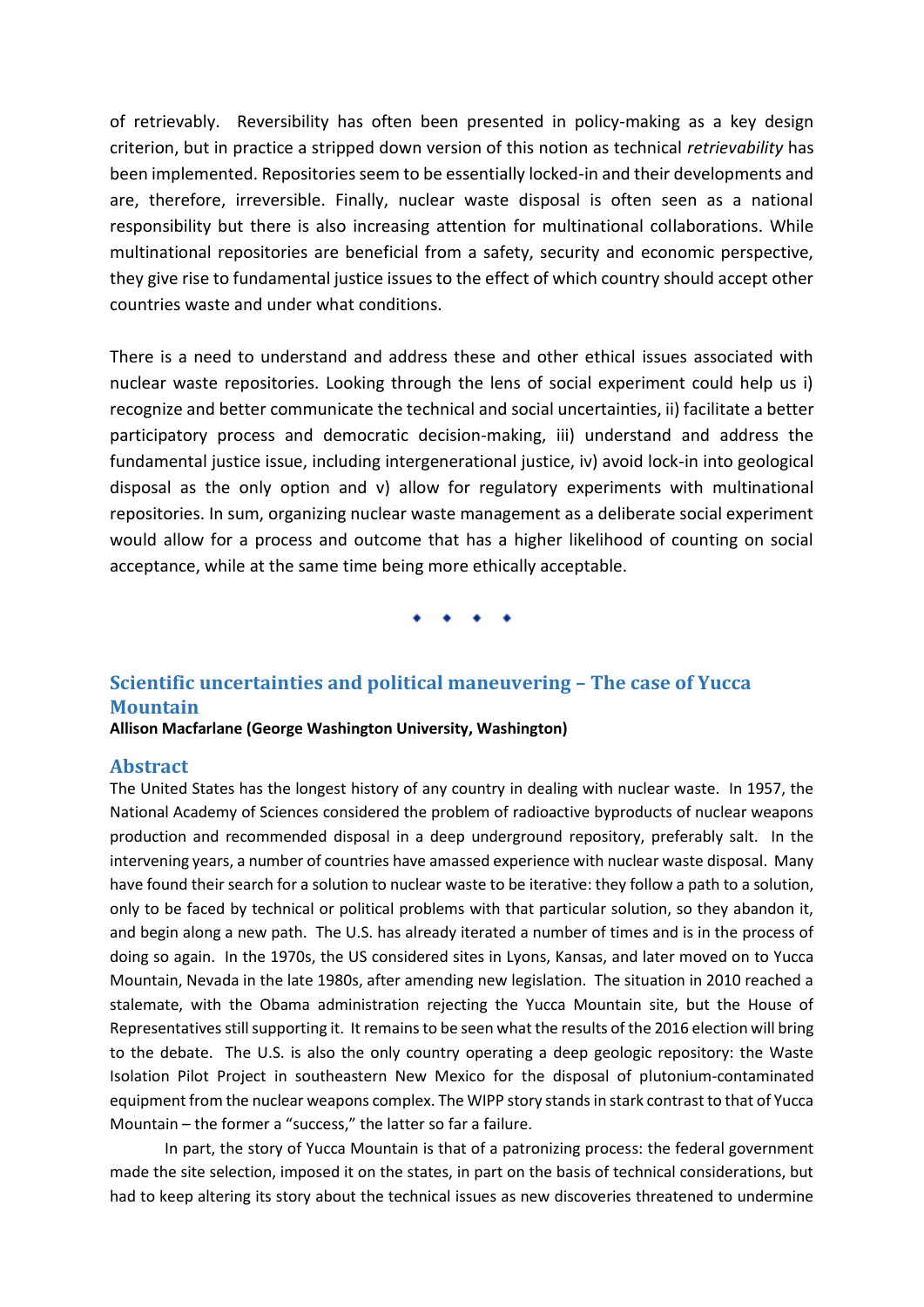the "scientifically sound" basis for site selection. The site selection and the process to determine its suitability are based solely on the results of a probabilistic risk assessment (PRA). In contrast to most other countries, the U.S. alone relied on the outcomes of this massive "computer model" to determine the suitability of the site. Other countries use PRA over the short-term – modeling a few thousand years into the future at most. The United States' PRA, termed, interestingly, *Total* System Performance Assessment [emphasis added], covered up to million years. The way that the U.S. has dealt with the risks associated with geologic disposal of waste are closely related to its adherence to cost-benefit analysis and its rejection of the precautionary principle.

# **The Elephant in the Room - The role of Gorleben in the German nuclear waste debate Anselm Tiggemann (Bundestag, Germany)**

### **Abstract**

When talking about nuclear waste disposal or nuclear energy in Germany, the first thing that comes to mind is Gorleben – a little village near the border of the former GDR. On the 22nd of February1977, Prime Minister Ernst Albrecht spoke of Gorleben as the site for a "centre" which combines final storage facility with the world's largest reprocessing plant.

Nowadays, Gorleben represents three things: the protest movement against nuclear energy and waste disposal, the technical concept of closing the nuclear fuel cycle in Germany and German nuclear policy. Gorleben is a focal point for local, regional and nationwide issues of nuclear developments.

The article tries to explain the developments from the seventies until today. It begins with the siting process in 1976/77 and ends with the actual approach of siting a repository for nuclear waste disposal in Germany.

Over the past forty years German nuclear waste policy has changed several times, but the decision for Gorleben has not. However, the protests against it never disappeared. The current approach questions the Gorleben decision. The goal is to find a place for a German nuclear waste disposal repository. It is essential to not only find an appropriate place but to enable a transparent process accepted by the public.

# **Becoming the role model? Sweden's quest for a nuclear spent fuel repository**

## **Johan Swahn (MKG - Swedish NGO Office for Waste Review)**

## **Abstract**

Sweden is often seen as a role model for radioactive waste management (RWM). Already in the 1970s efforts were undertaken to develop a method final disposal of spent fuel. In the 1980s legislation was implemented to establish a financing system for RWM and to put the responsibility for R&D and implementation of storage and disposal facilities on the nuclear industry. Sweden has a final repository for short-lived operational radioactive waste, a centralised storage facility for spent fuel and a seabased transportation system. Although there have been setbacks, the Swedish nuclear industry has carried out a successful siting process for a final repository for spent nuclear fuel. There is an on-going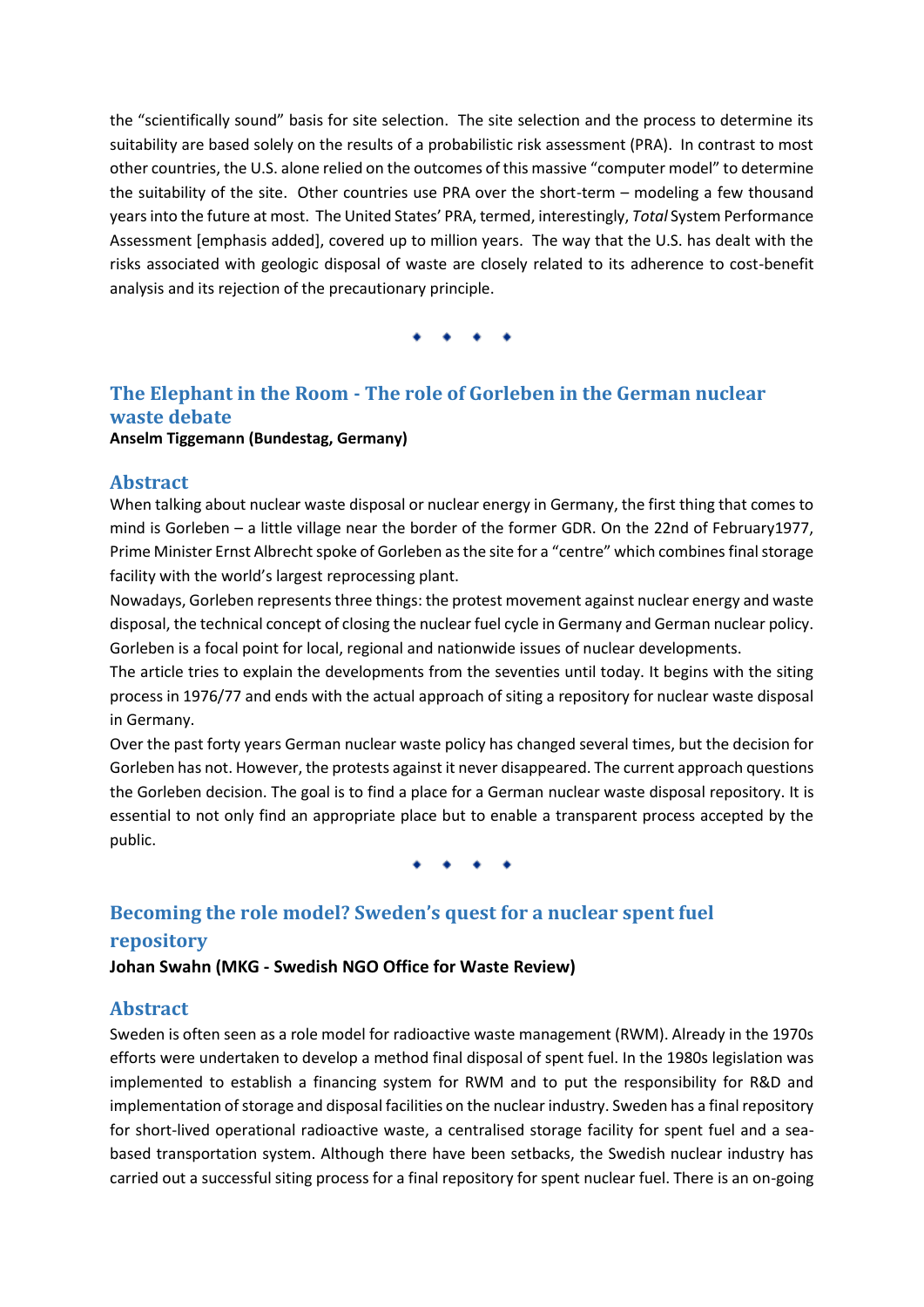licensing review for a repository for spent fuel and Sweden may become one of the first countries in the world to operate such a facility.

While the Swedish case for RWM looks like a success story, in the last ten years some cracks in the façade have appeared. It now looks like there is a definite risk that there will be a long-term lack of funding for final repositories and the decommissioning of nuclear facilities. The method chosen for disposal of spent fuel is under severe scientific criticism. And it is questioned whether a proposed expansion of the repository for short-lived waste to take care of decommissioning waste is in compliance with modern Swedish environmental legislation. Why has this situation arisen and how is the Swedish RWM governance coping with these challenges?

# **Consensus-oriented stakeholder dialogue: Experiences from Geesthacht Silke Freitag (Mediator "HZG in dialogue", Geesthacht)**

# **Abstract**

Geesthacht has two nuclear facilities: the nuclear-power-plant "Krümmel" and the nuclear-researchcenter of Helmholtz-Zentrum-Geesthacht (HZG), which was shut-down in 2010. There has been a history of conflict regarding nuclear power as well as nuclear waste. Moreover, the rate of leukemia around Geesthacht is the highest worldwide– and no one ever found an answer to the question: why?

The climate in Geesthacht was basically one of mistrust when HZG decided to start the dialogue in 2012. HZG wanted to dismantle the nuclear research reactor involving their neighbors, local politicians and environmental groups. Whoever wanted to take part in the dialogue was welcome to do so. It was open to everyone.

Some environmental groups rejected participating in this dialogue because of bad experiences with round tables in the past. Instead of calling them "cowards", "irresponsible" or "destructive" and playing the "blaming game", HZG believed that these groups had their reasons for saying "no" to the dialogue. HZG made it very clear that they would really appreciate these individuals and their organizations participating in the dialogue. They really wanted to understand why the environmental groups rejected the dialogue and so they asked a very simply question "What would need to be in place for you to participate?".

One answer was: "a facilitator we trust". HZG decided to ask an experienced facilitator, who is a lecturer for mediation at the University of Hamburg and most importantly, known to be involved in the anti-nuclear-power movement – not only in protests but also in direct actions.

The process started with a pre-dialogue-period in October 2012 and meeting after meeting more people joined in. The dialogue-group took the time they needed until November 2013 when they finally published their ground rules for "HZG in dialogue". This framework includes agreements on choosing the facilitators, inviting external experts, setting the agenda and dealing with the media - basically: making decisions together without majorities and minorities yet consensus-orientated within the legal framework.

In the past three years the dialogue group has been discussing many topics and has carefully considered alternative options and possible solutions. Experts were only invited to provide information once everyone trusted them to be independent and safety-orientated.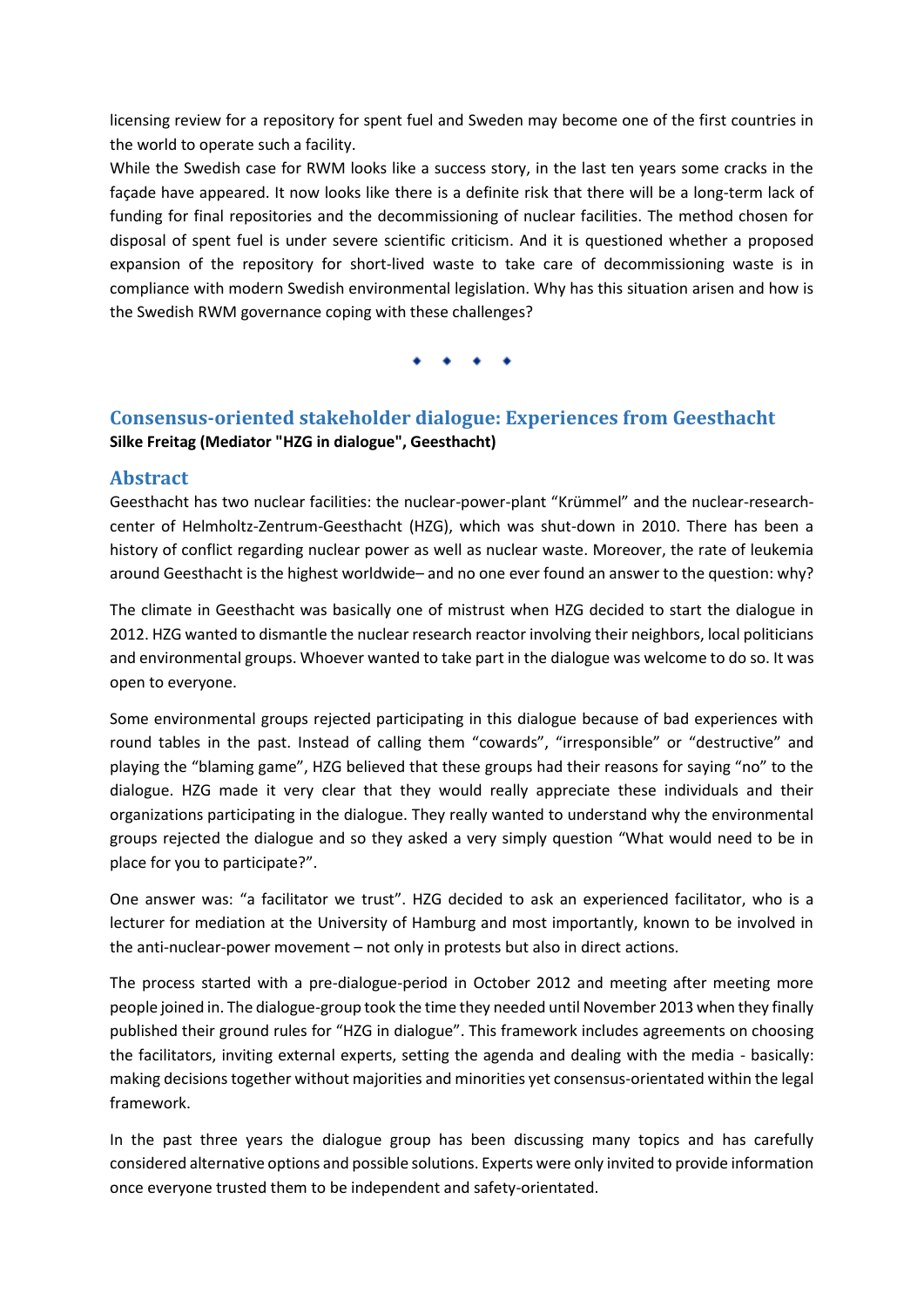Transparency is important for the process – as well as confidentiality. "HZG in dialogue" therefore decided to disinvite the press during the dialogue-meetings and agreed on publishing press releases together as well as posting every expert's report on the webpage.

# **Stakeholder dialogue in the UK's CoRWM.**

**Gordon MacKerron (SPRU, University of Sussex)**

## **Abstract**

CoRWM's was given two aims: to protect the public and the environment, and to 'inspire public confidence' – where the latter explicitly required intensive dialogue with public and stakeholders. In practice, establishing and elaborating a deliberative form of dialogue became the main activity of the Committee. CoRWM made a clear distinction between stakeholders (those with a pre-existing interest of any kind in waste) and the wider public (those with no strong views and in most cases little knowledge).

CoRWM pursued deliberative engagement from the very start of its work, asking, in a first round of engagement, how stakeholders thought the Committee should conduct its work. Such early engagement, most members believed, was critical to credibility. This led to internal dispute in the Committee, where some members believed that there was a zero-sum game if there was pursuit both of good science (the 'protection' aim) and intensive dialogue. In other words, dialogue, pursued from the earliest stages, would dilute or contradict science. There might have been such a risk if CoRWM had believed its mission was simply to reflect uninformed public opinion or self-interested stakeholder positions, but it always asserted that it would not act as a simple conduit, but rather make its own judgments, once fully informed by wide-ranging deliberation.

CoRWM developed three further rounds of engagement with both the public and stakeholders, using a wide variety of approaches. With the public, tools used included a large schools project, a major set of Citizens' Panels and on-line dialogues. With stakeholders, approaches included a national stakeholder dialogue and nuclear site round-tables, as well as a series of bilateral dialogues with major stakeholders. In all public and stakeholder engagements, the process was repeated several times at major stages in the Committee's process, and  $-$  somewhat to the Committee's surprise - no 'stakeholder fatigue' seemed evident.

The intensive and highly deliberative engagements with the public and stakeholders were widely regarded as successful, and established good practice. Reasons for this success included: (a) the Committee conducted all its activities in public and was unusually transparent; (b) CoRWM's membership was drawn from a wide variety of backgrounds (e.g. pro- and anti-nuclear), and this meant that many stakeholders were 'constituencies' of one or more members; (c) virtually all engagement events were attended by CoRWM members, so that they could hear views and participate directly in dialogue (there was little mediation via consultants) (d) where the Committee disagreed with views it heard, it always explained why this was so.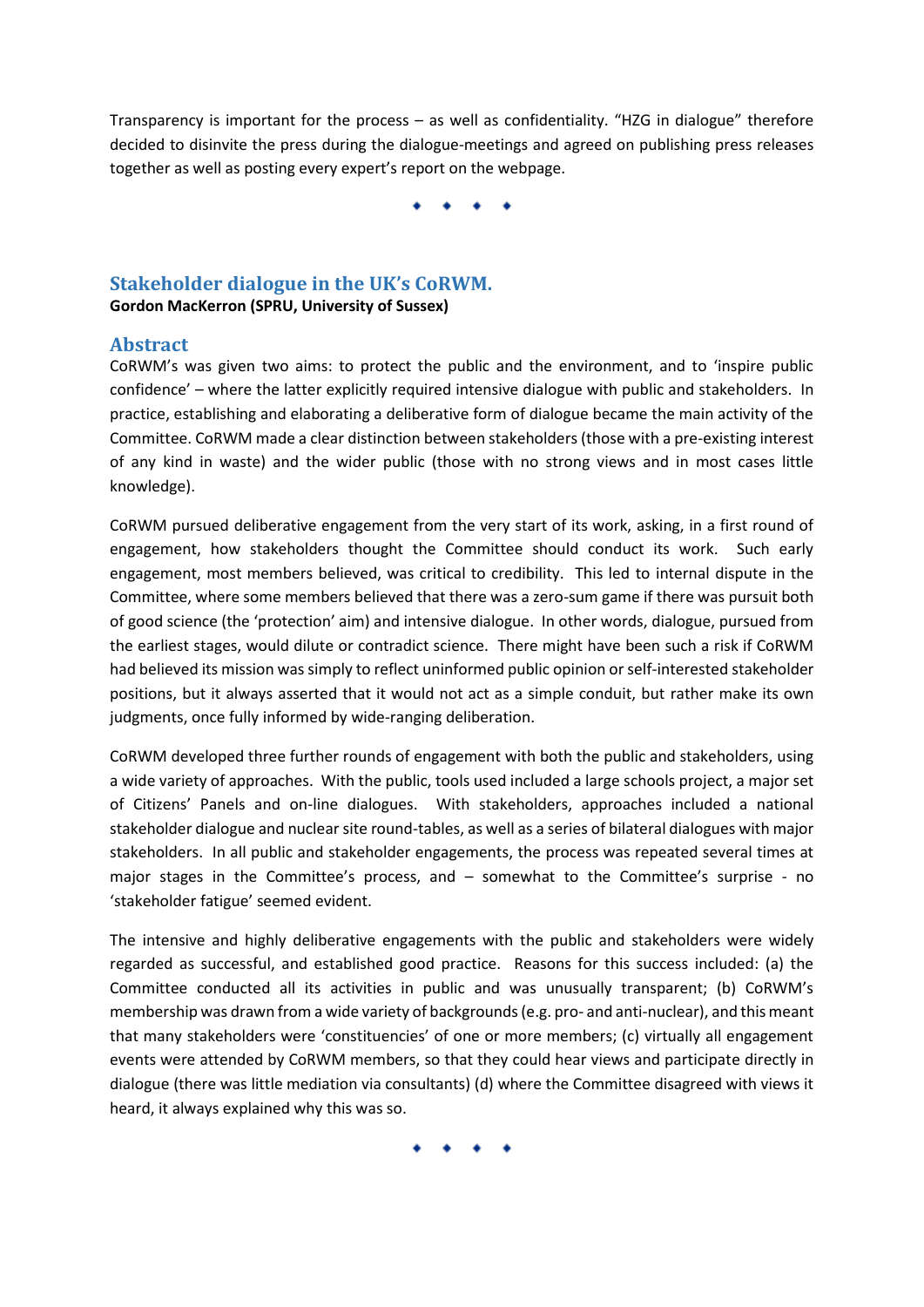# **The catch 22 of nuclear communities: How to create room for technical democracy if opting out is not an option?**

### **Anne Bergmans (University of Antwerp)**

## **Abstract**

This contribution focusses on the position of existing nuclear communities in nuclear waste management policy.

Public and stakeholder engagement with nuclear waste management policy mainly comes to the fore with regard to the question of siting facilities for storage and particularly disposal. In 1991 Audry Armour introduced voluntary siting as a strategy for dealing with siting controversies, using the Canadian siting process for a low-level radioactive waste management facility as a case study. Since then, several nuclear waste management programmes have taken the route of voluntary siting or variations thereof, particularly in relation to waste disposal facilities. The latest variation of the concept being the consent-based siting processes as proposed in the US.

With the notion of voluntary or consent-based siting comes the idea of having an alternative, of being able, as a community, to opt in or out; or as the US - Nuclear Waste Technical Review Board puts it: "Communities asked to consent to the choice of site generally are concerned about when a right of withdrawal can be exercised because disagreements between the implementer and the community may arise over whether any surprises encountered can be worked around or whether they automatically disqualify a site." (NWTRB 2015: 4). Whether referred to as "final disposal" or "long term management" (LTM) facilities, the purpose is to find a permanent resting place for this particular waste type. In focussing on that final destiny and possible opposition rising in the concerned communities, attention is seldom payed to those communities hosting the waste in one way or another already today.

That way the siting of future facilities comes to some extent detached from the reality of location today. Unless nuclear communities with waste storage facilities come in the picture as potential hosts for disposal facilities, they are hardly granted a voice in the siting decision process – whether that be consent-based or not. The outcome of such a process will nevertheless have a strong impact on those communities. Therefore this contribution explores what roles and options there are for such communities if we consider them as 'end users' of the disposal or LTM technology.

# **A Global Disposal Site? Perspectives on Radioactive Waste and Spent Nuclear Fuel Management in Russia**

### **Felix Jaitner (University of Vienna)**

# **Abstract**

Russia´s international policy and economic interests are shaped by its major role as an energy producer and exporter and its high domestic energy consumption. On an international level the Russian government strives to secure the dominant position of conventional energy sources (oil, gas, coal and nuclear energy). In this context the assigned role to the nuclear complex is crucial.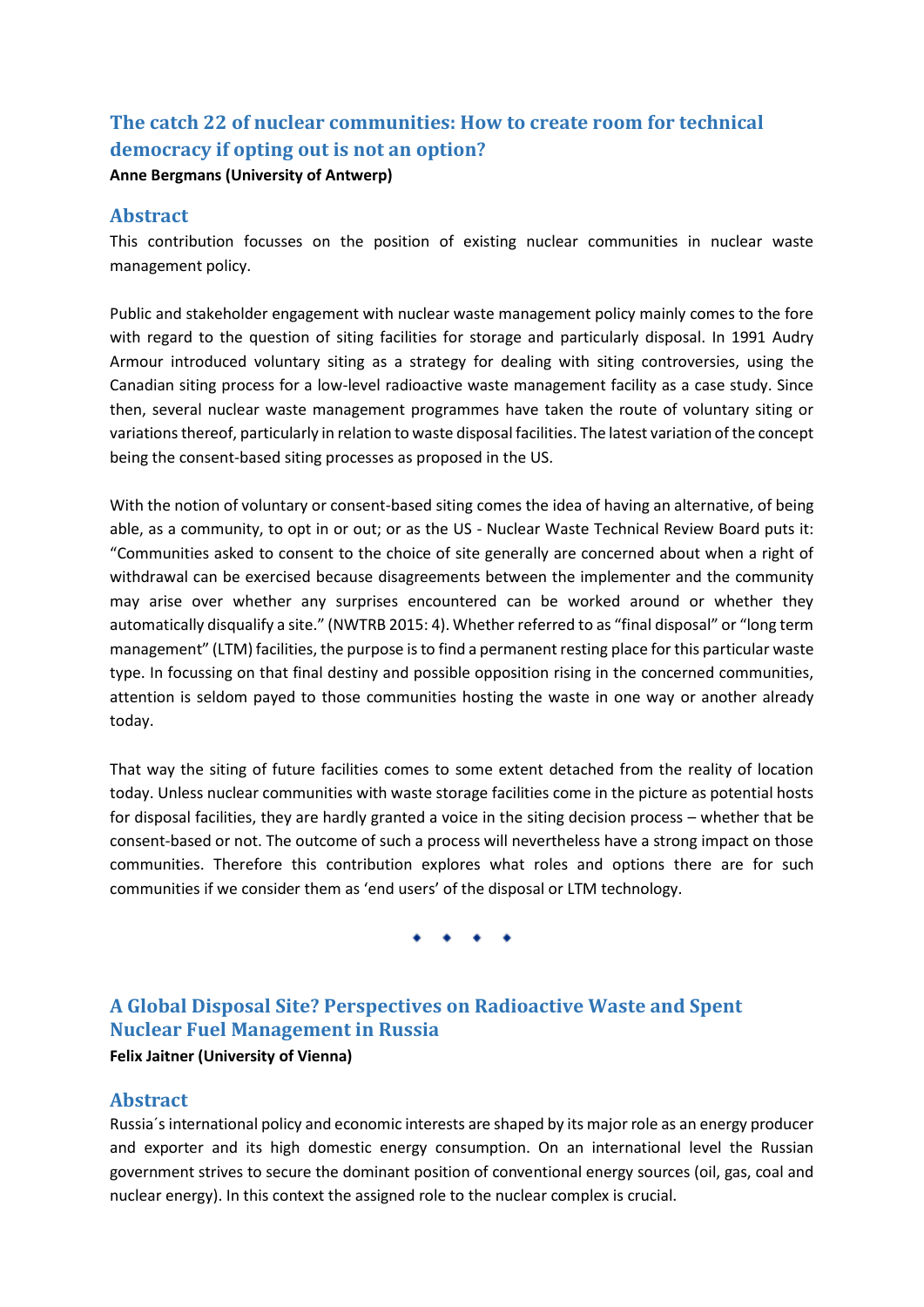In the past ten years, the Russian nuclear complex has undergone a profound reorganisation process targeting both legislation and the institutional framework. Despite improvement in various fields (infrastructural development, unified regulatory base) the outcome of the reform is ambivalent with regard to democratic control of the nuclear complex or the implementation of ecological standards. The state corporation Rosatom assumes tasks previously performed by the Russian state both in the field of civil and military use of atomic energy. Being accountable only to the president of the Russian Federation neither the federal parliament nor regional state authorities or other public institutions can effectively control the companies´ actions. In fact, the reform resulted in a new interlock between state and nuclear complex based on the logic of a market economy. The overarching goal of this process is to secure the significant role of nuclear energy on the domestic market and enable the Rosatom´s international expansion.

Against this background, radioactive waste management is regarded as a decisive factor determining the future success of the nuclear complex. The manifold approach (deep-well storage, reprocessing of spent nuclear fuel, closed nuclear circle) shall prove the superiority and sustainability of the nuclear industry over other energy sources. The foundation of an international fuel bank of low-enriched uranium to assure fuel supply to countries without their own fuel cycle facilities or repatriation of spent fuel for Russian-built nuclear power plants (Belarus, Hungary, Vietnam) point into the same direction. A guiding principle of radioactive waste management is the valorisation of radioactive waste (tariffsystem) and spent nuclear fuel (reprocessing, fuel bank). Despite the efforts, the Russian nuclear complex is not able to dispose radioactive waste safely. Tremendous implications for human beings and the environment remain.

### **The Experience of the Swiss Negotiated Approach**

**Martin Steinebrunner (Deutsche Koordinationsstelle Schweizer Tiefenlager, DKST)**

#### **Abstract**

**.** 

After a failed attempt to secure the Wellenberg facility site for the storage of low and medium-level radioactive waste due to strong opposition from the local citizens, Switzerland decided to follow a fundamentally new approach. A first step was taken by revising the national nuclear power legislation; the Wellenberg experience resulted in abolishing the cantons' right to veto. At the same time the search for possible disposal sites (storage of high-level waste, of low and medium-level waste and combined storage) begun under the *Sachplan geologische Tiefenlager* (Sectoral Plan for geological underground storage facilities)<sup>1</sup>. Point of departure for the search was a 'blank map' of Switzerland with highest priority on finding a location which would meet the criteria of human and environmental safety at best. The *Sachplan* concept took into consideration recommendations of the German Commission *AkEnd*, but also reflected international experiences, in particular of Belgium, Sweden and Finland. In order to avoid repeating the mistakes which led to the failure in Wellenberg, the search has been improved by a public participatory process. The *Sachplan* makes the local townships central to the participatory process: They are, on the one hand, the most directly affected by the negative consequences of the site search and its authorization, construction and operation. At the same time,

<sup>&</sup>lt;sup>1</sup> A Sachplan is a national zoning tool in Switzerland, used to define the roles, areas of expertise and interaction of the different administrative levels and political entities involved; in this case, in the search process for a waste disposal site.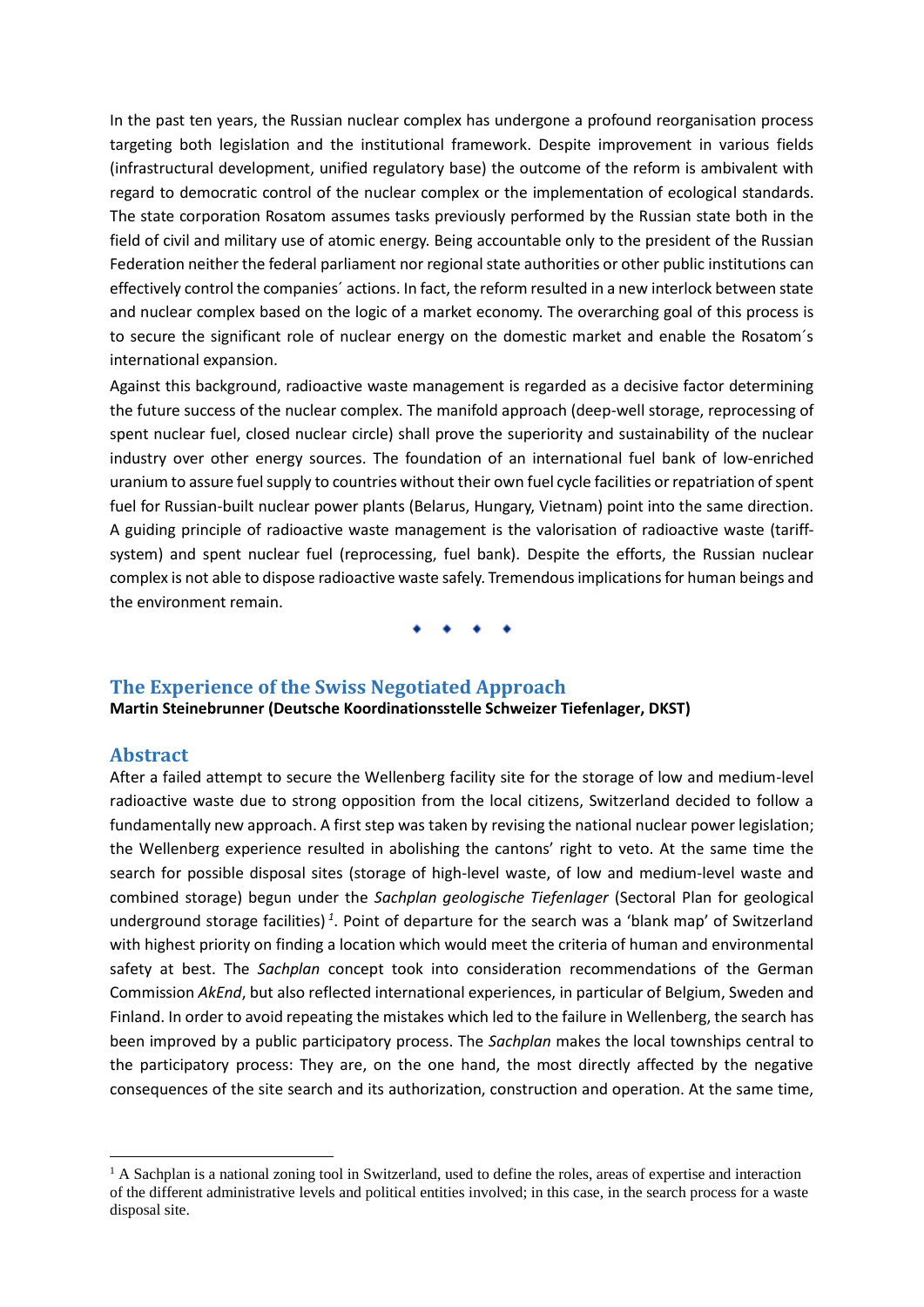they are, as politically sovereign partners of the national government, responsible for implementing and negotiating of public participation at the regional level.

Who is affected ('*betroffen*') and should therefore have a right to membership in a *Regionalkonferenz* (regional forum)? According to which criteria are the regional areas to be defined, which are then represented in the *Regionalkonferenzen*? These crucial questions were to be clarified prior to and during the phase in which the participatory process was being established. The Swiss Federal Office of Energy (SFOE) provided guidelines for this phase. Ultimately, however, the political players of the region ended up haggling over membership in the 'regional forums'. In the meantime, the regional site locations (*Standortregionen*) were identified according to the following set of categories:

- 1. *Standortgemeinden* (site communities)
- 2. *Perimetergemeinden* (perimeter communities) = additional Swiss townships to be taken into consideration as possible locations for a surface waste disposal facility
- 3. *weitere betroffene Gemeinden* (additional affected communities) = those townships who can prove their claim to being affected on the basis of exemplary criteria stipulated by the SFOE. Only townships bordering on a site or perimeter community, however, are eligible claimants.

One can see the high importance attached to a township's municipal territory being concretely affected by the construction of a facility in order to fulfill the criteria of 'Betroffenheit'. When a municipal territory and a facility site planning zone overlapped, then the community's membership in the participatory process was legitimized. In contrast, public perception of risks and of potential, assumed or feared effects of the storage facilities only played a marginal role in setting up the 'regional forums'. Most conflicts have to do with these unrecognized claims of being affected.

There are members of the Swiss project who are aware of these difficulties and who have advocated improvements within the framework of the participatory process to ensure that the activities of the 'regional forums' will continue in the upcoming Phase 3. Our experience with the Swiss search for deep geological waste disposal sites clearly shows how urgent it is to identify objective and transparent criteria for the participatory process and for the role that participation should be taking up in an open dialogue. As a country located in the heart of Europe, the obvious conclusion should be: proceed as if borders did not exist.

# **The evolution of nuclear waste governance in the UK: exploring the broader democratic context**

#### **Philip Johnstone (SPRU, University of Sussex)**

### **Abstract**

This paper discusses decision-making on nuclear waste in the UK from the 1976 to the present. The governance of nuclear waste is considered in terms of institutional reforms and wider political conditions including developments in civilian energy policy, and how decision making in different 'locations' of the policy landscape may influence the specific policy field of nuclear waste. This looks at three eras of decision making in the UK in terms of the wider changes to the governance of technology in the UK, including: the *adversarial context* of the 1980s and 1990s*, the participatory turn* from 1997*,*  and the *streamlining* period from 2008 onwards. Looking at these three periods, changes in nuclear waste policy is considered alongside developments in civilian energy policy and wider institutional reforms and transformations in UK political culture. Both the *Spatial* dynamics of these changes, as well as *temporal* dynamics in terms of 'speeding up and slowing down' of policy are considered. It is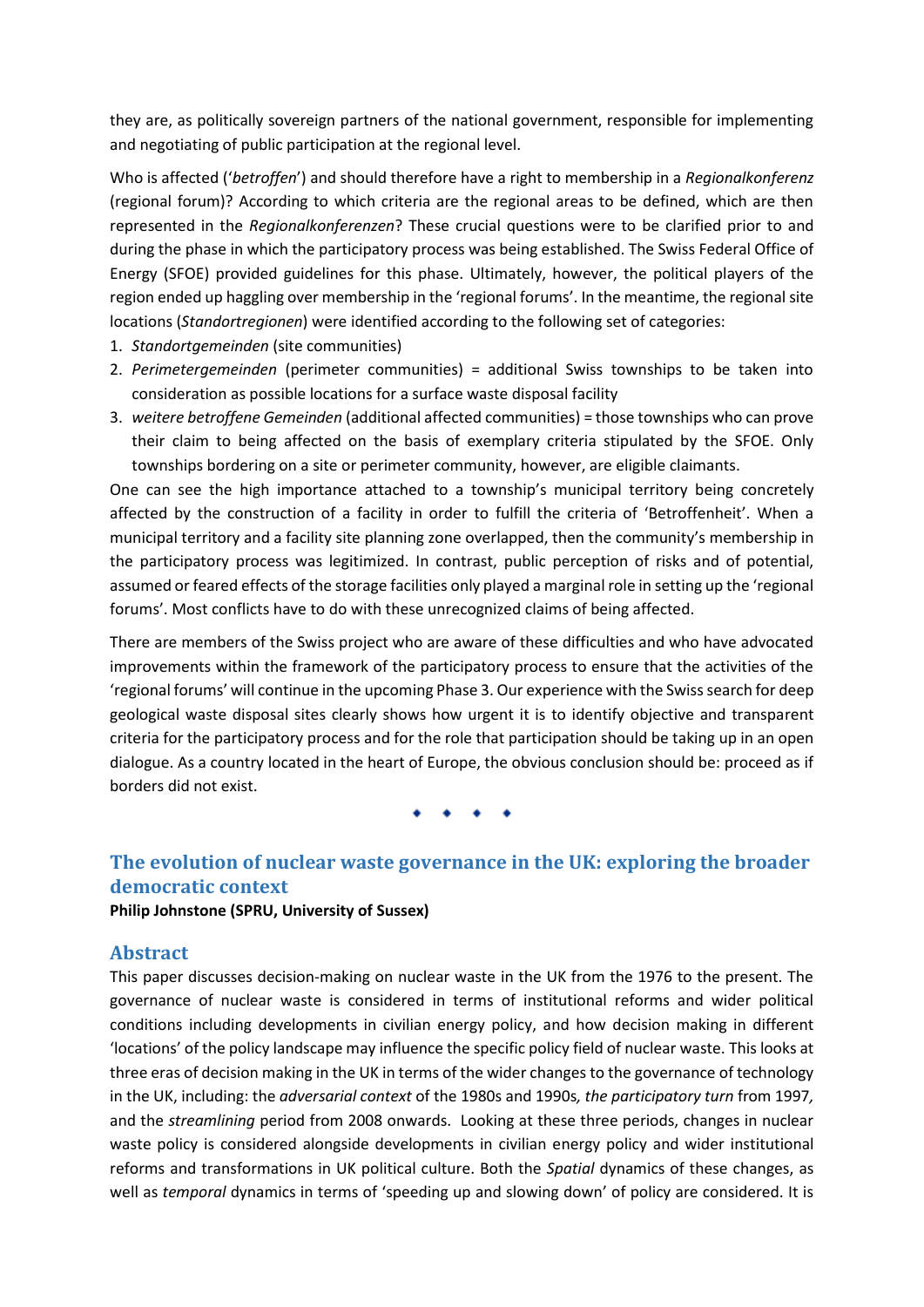argued that understandings of these broader changes and decisions taken elsewhere are an important consideration, due to issues around 'institutional memory' and 'institutional learning', as well as the ways that the problem articulation being considered within the specific field of nuclear waste often faces increased levels of uncertainty, or is potentially reframed, depending on policy goals and reforms being pursued elsewhere.

# **Voluntarism and compensation in French and Finnish nuclear waste governance strategies: A comparison Markku Lehtonen (EHESS, Paris)**

# **Abstract**

There is a broad consensus among the nuclear waste management community  $-$  at least on the level of official discourse – about the need to build the siting process upon the principle of voluntary consent by the host community. Voluntarism is on the one hand often seen as an essential precondition for the necessary social trust amongst the local stakeholders, but trust can likewise be a resource  $-$  a precondition for voluntarism. In order to mitigate potential harmful effects and facilitate site construction, to compensate for damage (e.g. distributional effects), and to incite communities to volunteer, governments in various countries have designed specific community benefit packages, sometimes in collaboration with the potential host community.

This paper compares the dynamics of voluntarism and community benefit packages in the Finnish and French nuclear waste management policies, and highlights the challenges associated with this such approaches. While among the frontrunners in terms of the state of advancement in their plans of implementing high-level radioactive waste disposal projects, these two countries differ sharply in terms of the local dynamics shaping the disposal projects. In Finland, the host community is a relatively wealthy "nuclear community", whereas the French project is planned in a small, peripheral village in a region that hosts no major nuclear installations, and has been in economic decline since several decades. Also the form of the compensation differs between Finland and France: in Finland, "community benefits" are a matter to be negotiated between the host municipality and the waste management company, whereas in France, "community packages" are mandatory by law. While recognising the importance of the design of compensation measures (e.g. participation, distributional equity, amount of funding), the paper highlights the importance of the local and national context in shaping the consequences of compensation packages. Key factors to consider include the "peripherality", local self-image and identity, socio-economic wellbeing, role of nuclear industry, and project history.

# **Between Science and Politics: The Role of Commissions in Nuclear Waste Governance.**

**Gordon MacKerron (SPRU, University of Sussex)**

## **Abstract**

The UK has used a variety of approaches to the issue of managing radioactive waste. Two of the most influential have been the use of committees or commissions, visibly somewhat independent of Government, to advise on ways forward. These, separated by 30 years, were the  $6<sup>th</sup>$  report of the